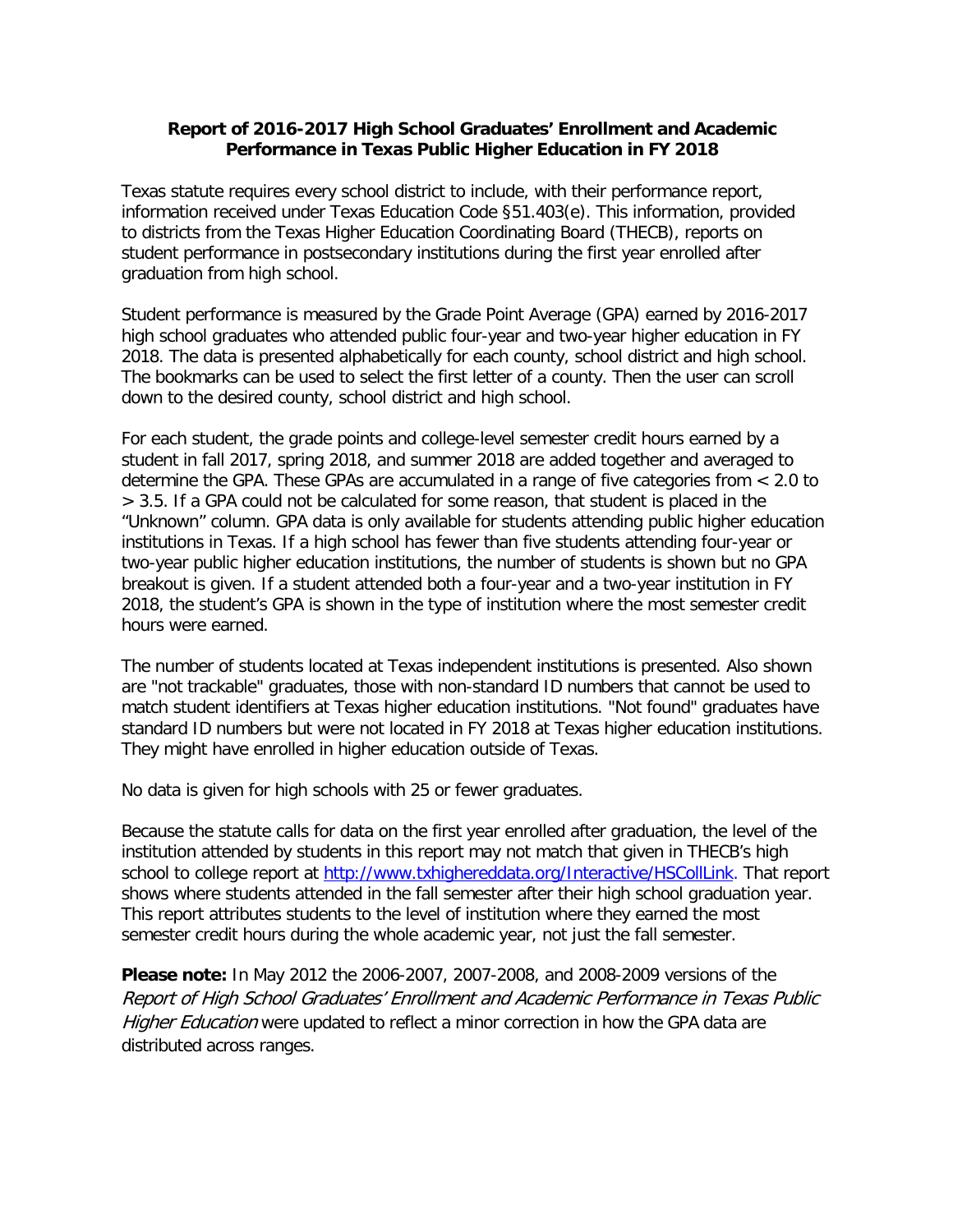## **Texas High School Graduates from FY2017**

## **Enrolled in Texas Public or Independent Higher Education in FY 2018**

|        |                      |                                     | <b>GPA for 1st Year in Public</b><br><b>Higher Education in</b><br>Texas |       |                 |                 |                 |      |                |
|--------|----------------------|-------------------------------------|--------------------------------------------------------------------------|-------|-----------------|-----------------|-----------------|------|----------------|
| County | <b>District</b>      |                                     | <b>Total</b><br><b>Graduates</b>                                         | < 2.0 | $2.0 -$<br>2.49 | $2.5 -$<br>2.99 | $3.0 -$<br>3.49 | >3.5 | <b>Unk</b>     |
|        | <b>MABANK ISD</b>    |                                     |                                                                          |       |                 |                 |                 |      |                |
|        | 129905001 MABANK H S |                                     |                                                                          |       |                 |                 |                 |      |                |
|        |                      | Four-Year Public University         | 34                                                                       | 9     | 4               | 8               | 6               |      | $\mathbf 0$    |
|        |                      | Two-Year Public Colleges            | 55                                                                       | 24    |                 | 5               | 8               | 9    | $\overline{2}$ |
|        |                      | Independent Colleges & Universities | 7                                                                        |       |                 |                 |                 |      |                |
|        |                      | Not Trackable                       |                                                                          |       |                 |                 |                 |      |                |
|        |                      | Not Found                           | 147                                                                      |       |                 |                 |                 |      |                |

Source: Texas Higher Education Coordinating Board and Texas Education Agency

"Not found" graduates have standard ID numbers that were not found in the specified year at Texas higher education institutions. "Not

trackable" graduates have non-standard ID numbers that will not find a match at Texas higher education institutions.

Includes high schools with more than 25 graduates. If enrollment in public higher education less than 5, the GPA data is omitted.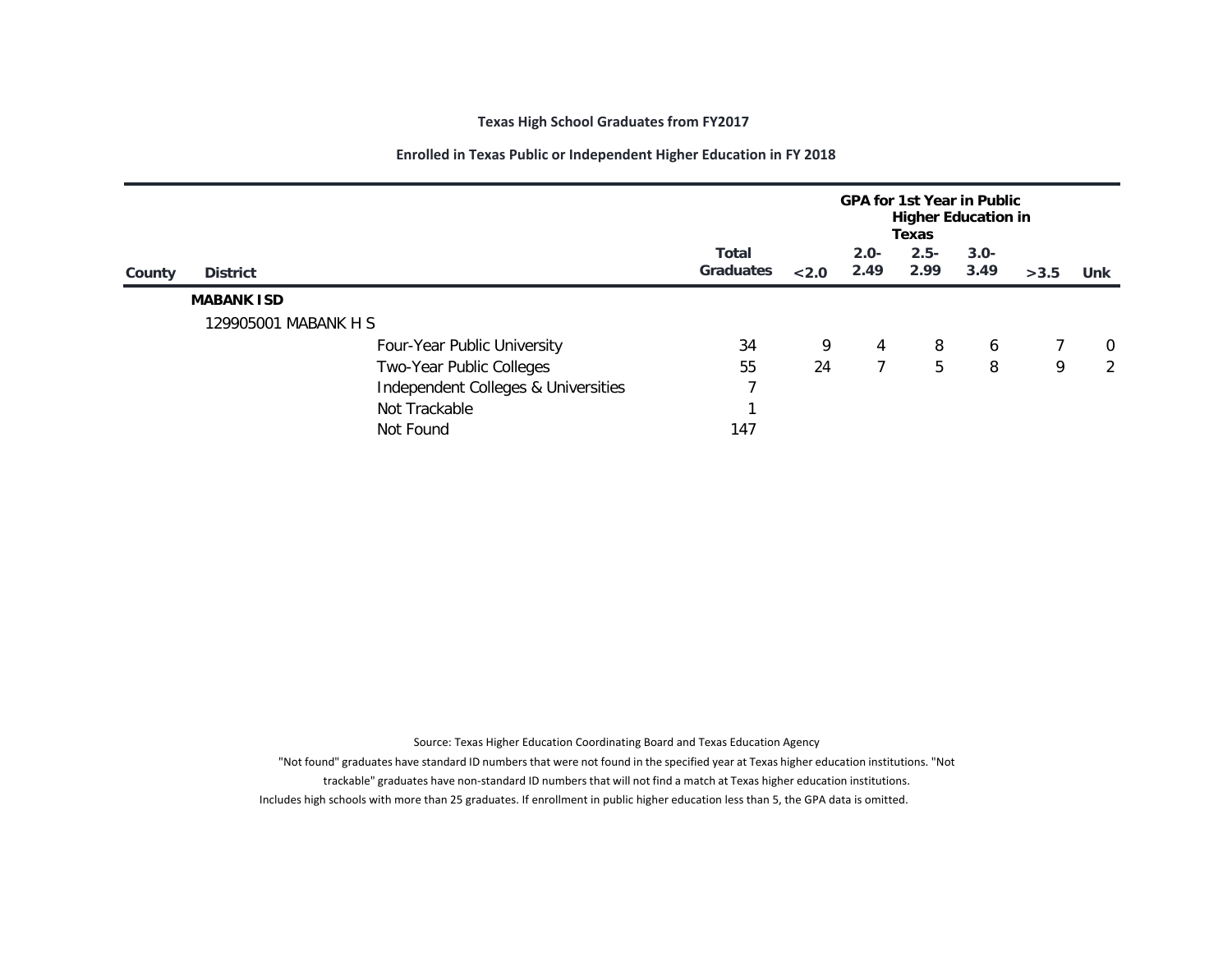## **Texas High School Graduates From FY 2018 Enrolled in Texas Public or Independent Higher Education Fall 2018 County=KAUFMAN**

| <b>District</b>     | Code   | <b>Institution</b>                     | <b>Students</b> |
|---------------------|--------|----------------------------------------|-----------------|
| <b>CRANDALL ISD</b> | 129901 | TRINITY VALLEY COMM COLLEGE (003572)   | 48              |
|                     |        | TARLETON STATE UNIVERSITY (003631)     | 10              |
|                     |        | NAVARRO COLLEGE (003593)               | 9               |
|                     |        | UNIVERSITY OF NORTH TEXAS (003594)     | 6               |
|                     |        | DCCCD EASTFIELD COLLEGE (008510)       | 5               |
|                     |        | TEXAS A&M UNIVERSITY-COMMERCE (003565) | 5               |
|                     |        | Other Pub/Ind 4-yr Institution (15)    | 33              |
|                     |        | Other Pub/Ind 2-yr Institution (8)     | 18              |
|                     |        | Not trackable                          | $\overline{4}$  |
|                     |        | Not found                              | 141             |
|                     |        | <b>Total high school graduates</b>     | 279             |
| <b>FORNEY ISD</b>   | 129902 | TRINITY VALLEY COMM COLLEGE (003572)   | 65              |
|                     |        | DCCCD EASTFIELD COLLEGE (008510)       | 64              |
|                     |        | UNIVERSITY OF NORTH TEXAS (003594)     | 23              |
|                     |        | TEXAS A&M UNIVERSITY-COMMERCE (003565) | 19              |
|                     |        | TEXAS STATE UNIVERSITY (003615)        | 19              |
|                     |        | U. OF TEXAS AT ARLINGTON (003656)      | 17              |
|                     |        | TEXAS WOMAN'S UNIVERSITY (003646)      | 16              |
|                     |        | TEXAS TECH UNIVERSITY (003644)         | 15              |
|                     |        | TYLER JUNIOR COLLEGE (003648)          | 15              |
|                     |        | TARLETON STATE UNIVERSITY (003631)     | 14              |
|                     |        | EAST TEXAS BAPTIST UNIVERSITY (003564) | 13              |
|                     |        | STEPHEN F. AUSTIN STATE UNIV (003624)  | 13              |
|                     |        | TEXAS A&M UNIVERSITY (003632)          | 11              |
|                     |        | DCCCD EL CENTRO COLLEGE (004453)       | 9               |
|                     |        | DCCCD RICHLAND COLLEGE (008504)        | 9               |
|                     |        | SAM HOUSTON STATE UNIVERSITY (003606)  | 7               |
|                     |        | U. OF TEXAS AT TYLER (011163)          | 7               |
|                     |        | DALLAS BAPTIST UNIVERSITY (003560)     | 6               |
|                     |        | U. OF TEXAS AT DALLAS (009741)         | 6               |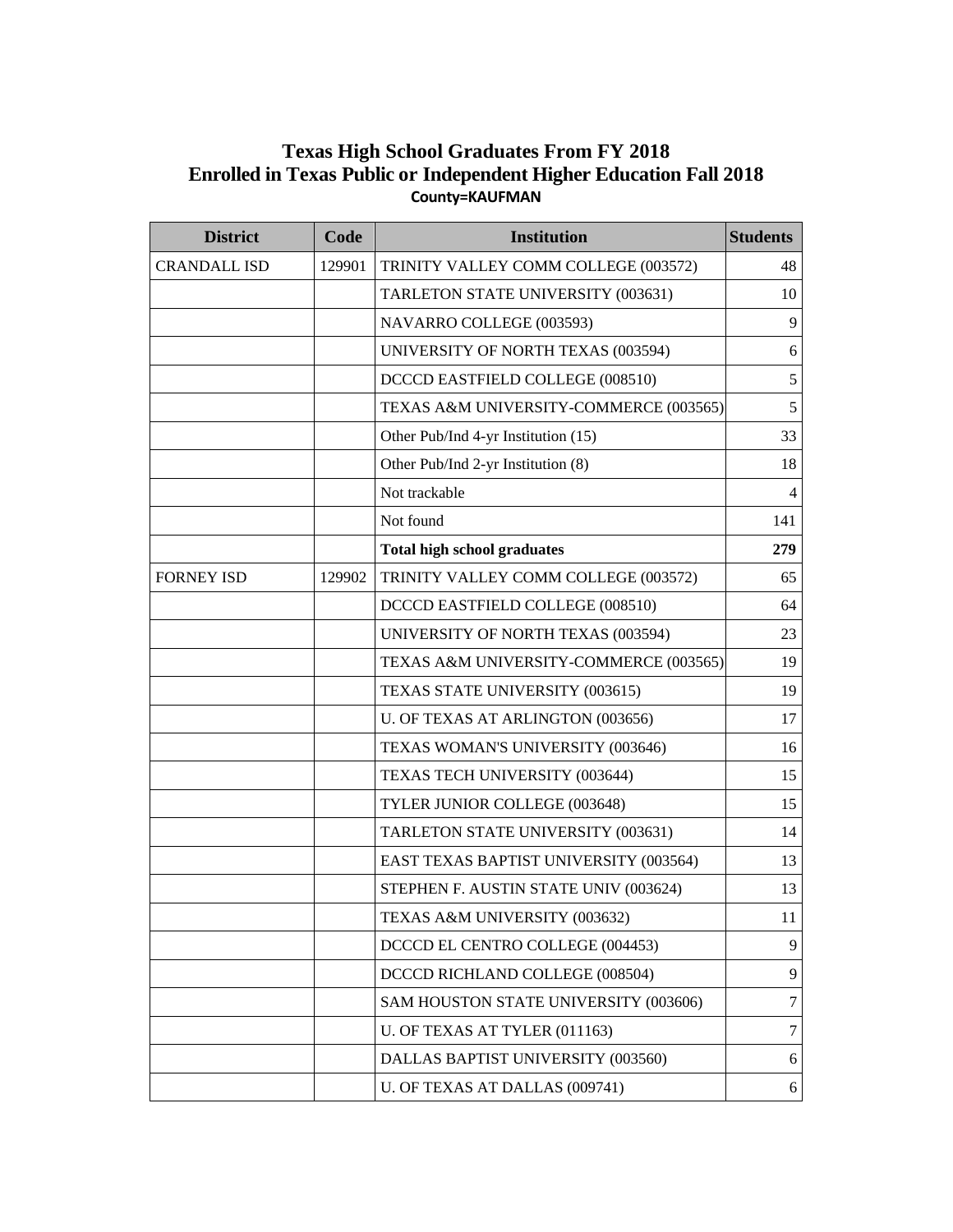|                    |           | MIDWESTERN STATE UNIVERSITY (003592) | $\mathfrak s$   |
|--------------------|-----------|--------------------------------------|-----------------|
|                    |           | U. OF TEXAS AT AUSTIN (003658)       | 5               |
| <b>District</b>    | Code      | <b>Institution</b>                   | <b>Students</b> |
|                    |           | Other Pub/Ind 4-yr Institution (19)  | 35              |
|                    |           | Other Pub/Ind 2-yr Institution (14)  | 30              |
|                    |           | Not trackable                        | 6               |
|                    |           | Not found                            | 267             |
|                    |           | <b>Total high school graduates</b>   | 696             |
| <b>KAUFMAN ISD</b> | 129903    | TRINITY VALLEY COMM COLLEGE (003572) | 51              |
|                    |           | TYLER JUNIOR COLLEGE (003648)        | 16              |
|                    |           | TEXAS A&M UNIVERSITY (003632)        | 6               |
|                    |           | Other Pub/Ind 4-yr Institution (16)  | 25              |
|                    |           | Other Pub/Ind 2-yr Institution (4)   | 6               |
|                    |           | Not trackable                        | 4               |
|                    |           | Not found                            | 158             |
|                    |           | <b>Total high school graduates</b>   | 266             |
| <b>KEMP ISD</b>    | 129904    | TRINITY VALLEY COMM COLLEGE (003572) | 14              |
|                    |           | TARLETON STATE UNIVERSITY (003631)   | 5               |
|                    |           | Other Pub/Ind 4-yr Institution (11)  | 13              |
|                    |           | Other Pub/Ind 2-yr Institution (5)   | 6               |
|                    |           | Not trackable                        | $\overline{2}$  |
|                    | Not found |                                      | 96              |
|                    |           | <b>Total high school graduates</b>   | 136             |
| <b>MABANK ISD</b>  | 129905    | TRINITY VALLEY COMM COLLEGE (003572) | 40              |
|                    |           | TEXAS A&M UNIVERSITY (003632)        | 7               |
|                    |           | TYLER JUNIOR COLLEGE (003648)        | 6               |
|                    |           | TEXAS TECH UNIVERSITY (003644)       | $\mathfrak s$   |
|                    |           | Other Pub/Ind 4-yr Institution (19)  | 37              |
|                    |           | Other Pub/Ind 2-yr Institution (4)   | 6               |
|                    |           | Not trackable                        | $\overline{2}$  |
|                    |           | Not found                            | 162             |
|                    |           | <b>Total high school graduates</b>   | 265             |
| SCURRY-ROSSER ISD  | 129910    | TRINITY VALLEY COMM COLLEGE (003572) | 15              |
|                    |           | NAVARRO COLLEGE (003593)             | 6               |
|                    |           | Other Pub/Ind 4-yr Institution (7)   | 12              |